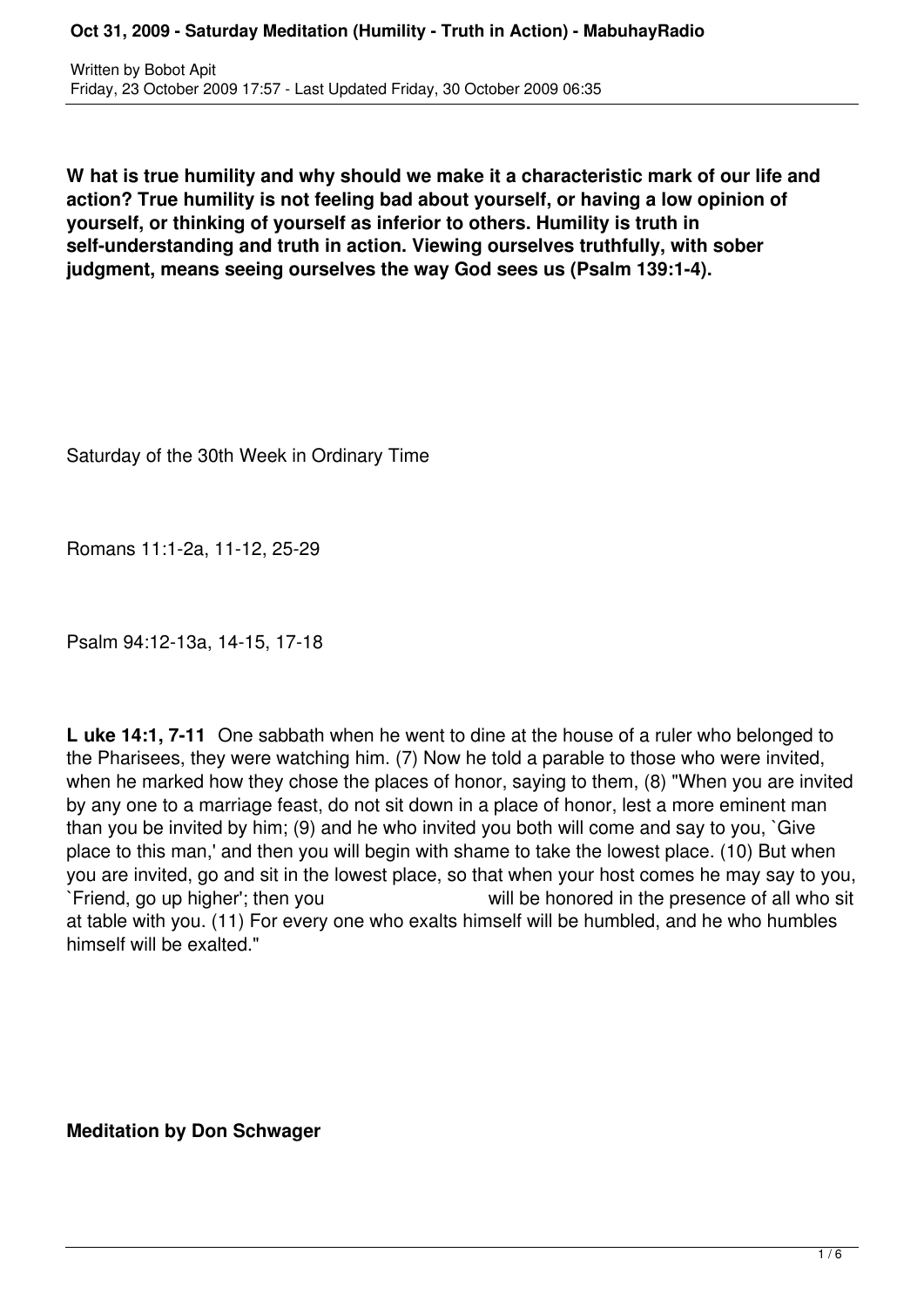W ho wants to be last? Isn't it only natural to desire respect and esteem from others? Jesus' parable of the guests invited to the marriage feast probes our motives for seeking honor and position. Self-promotion is most often achieved at the expense of others! Jesus' parable reinforces the teaching of Proverbs: Do not put yourself forward in the king's presence or stand in the place of the great; for it is better to be told, "Come up here," than to be put lower in the presence of the prince (Proverbs 25:6-7).

What is true humility and why should we make it a characteristic mark of our life and action? True humility is not feeling bad about yourself, or having a low opinion of yourself, or thinking of yourself as inferior to others. True humility frees us from preoccupation with ourselves, whereas a low self-opinion tends to focus our attention on ourselves. Humility is truth in self-understanding and truth in action. Viewing ourselves truthfully, with sober judgment, means seeing ourselves the way God sees us (Psalm 139:1-4). A humble person makes a realistic assessment of himself or herself without illusion or pretense to be something he or she is not. The humble regard themselves neither smaller nor larger than they truly are. True humility frees us to be our true selves and to avoid despair and pride. A humble person does not have to wear a mask or put on a facade in order to look good to others, especially to those who are not really familiar with that person. The humble are not swayed by accidentals, such as fame, reputation, success, or failure.

Humility is the queen or foundation of all the other virtues because it enables us to view and judge ourselves correctly, the way God sees us. Humility leads to true self-knowledge, honesty, realism, strength, and dedication to give ourselves to something greater than ourselves. Humility frees us to love and serve others selflessly, for their sake, rather than our own. Paul the Apostles, gives us the greatest example and model of humility in the person of Jesus Christ, who emptied himself, taking the form of a servant, ...who humbled himself and became obedient unto death, even death on a cross (Philippians 2:7-8). The Lord Jesus gives grace to those who seek him humbly. Do you want to be a servant as Jesus served?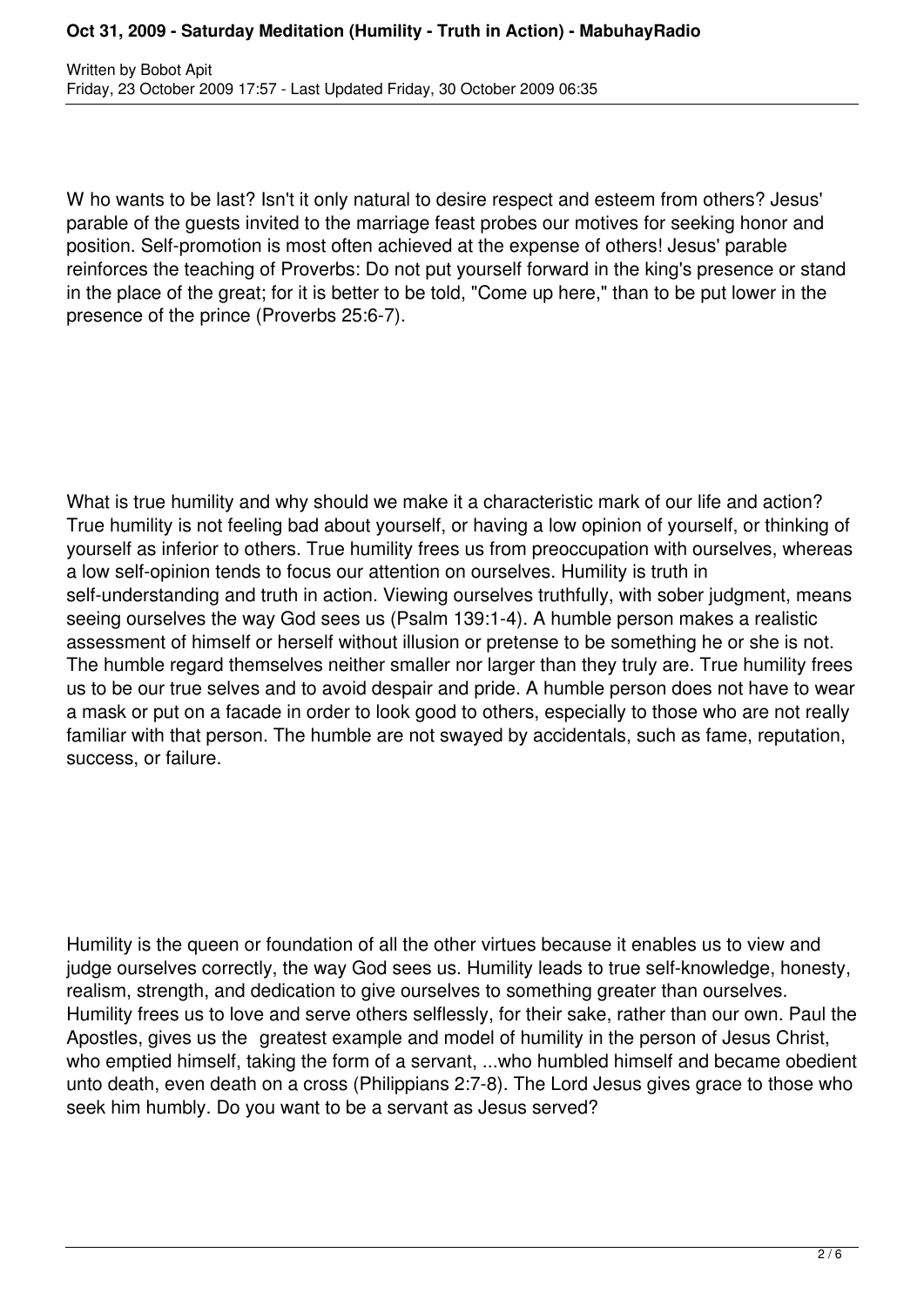## **Oct 31, 2009 - Saturday Meditation (Humility - Truth in Action) - MabuhayRadio**

Written by Bobot Apit Friday, 23 October 2009 17:57 - Last Updated Friday, 30 October 2009 06:35

"Lord Jesus, you became a servant for my sake to set me free from the tyranny of sin, selfishness, and conceit. Help me to be humble as you are humble and to love freely and graciously all whom you call me to serve."

**Supplementary Reading**

**yES, No AND WAIT**

 $\{xtypo\text{ quote}\}$  And I tell you, ask and you will receive. – Luke 11:9  $\{xtypo\text{ quote}\}$ 

E very time we go to a mall, I ask my kids to pray to Jesus that we may get a good parking slot. So far, they have a batting average of 100%. There are times that we have to wait for a few minutes but we always get something we're thankful for. During our evening prayers, we also ask them to pray for our needs, dreams and plans, as well as for healing, good health for us and our dear ones.

I used to think that I should not pray to God for material things, thinking that it smacks of materialism and would be turned down. In retrospect, my not asking limited the capability and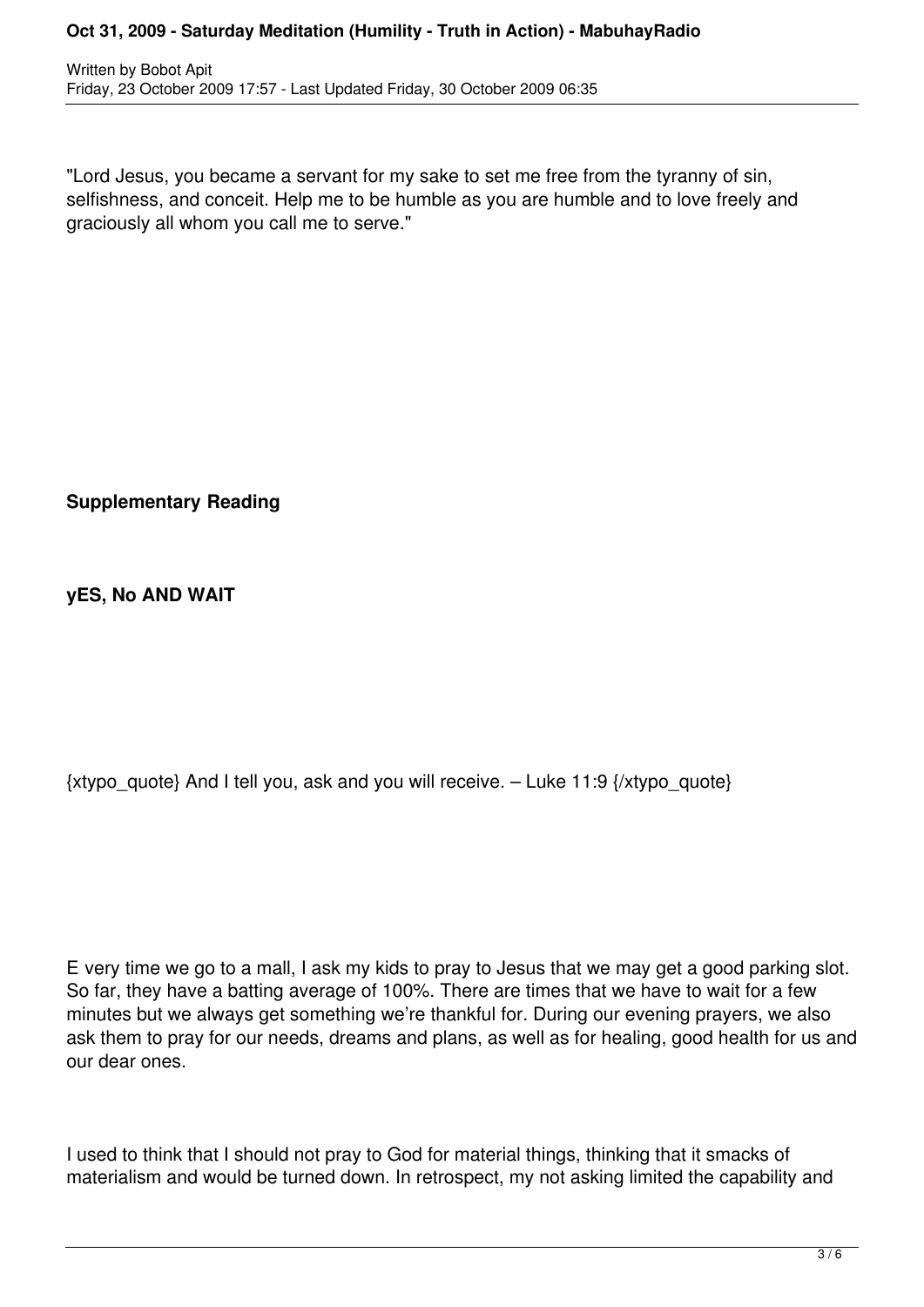## **Oct 31, 2009 - Saturday Meditation (Humility - Truth in Action) - MabuhayRadio**

Written by Bobot Apit Friday, 23 October 2009 17:57 - Last Updated Friday, 30 October 2009 06:35

generosity of God. I had boxed Him inaccurately.

When I realized my mistake and acknowledged that He is the God of the Impossible, I stormed heaven with prayers for all my needs.

Did God answer all my prayers? I am still waiting for that dream house and self-sustaining income resource that will make me financially free. And my becoming a millionaire by 35 has been scratched off my list (I am 39 now). But the car and promotion came, as well as many others. Little things and big, bring them to the Lord. Ask and He gives. --- Jun Asis

## **REFLECTION:**

Have I been stingy in my prayers?

Lord, no prayer is too little or too big for You. I offer at Your feet all my needs and desires, to grant if You so will it.

**Thought of the Day**

The vast possibilities of science and technology are able to alleviate sufferings, and to mitigate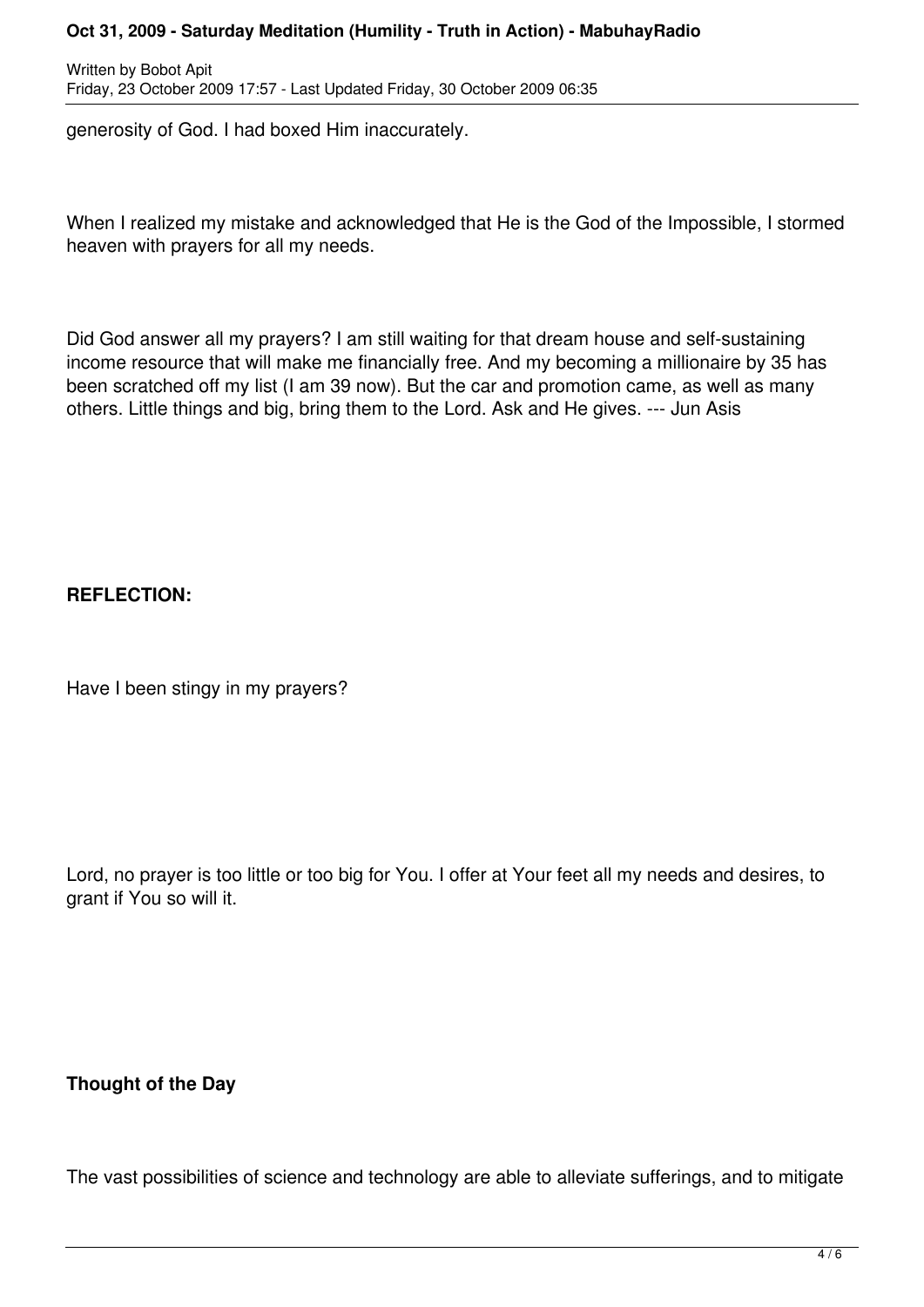famines. Indispensable though they may be, however, these powerful means by themselves are not enough. If we were to wake up one fine morning in societies that were functional, highly technological, but where the confidence of faith, the intelligence of the heart, and a thirst for reconciliation had been extinguished, what then would be the future of the human family?

For meditation/readings of the previous days/months , please click any of the following links: **http://his-ways-better-than-our-ways.blogspot.com/ http://www.mabuhayradio.com/sections/the-daily-bread.html** http://butuanglobalforum.org/cgi-bin/dboard/YaBB.pl?num=1229339492/220

**[GOD BLESS US ALL!](http://butuanglobalforum.org/cgi-bin/dboard/YaBB.pl?num=1229339492/220)**

**O Theos Na Mas Evlogisi! PRAY** as if everything depend**ed on ACT** as if everything depended on a same as if everything depended on  $\blacksquare$ 

**http://www.tlig.org/en/messages/**

Daily Mass and Gospel Meditation Braddcast (Tagalog) thru DWXXI (5aid=Pl&isidina), pls click this link: